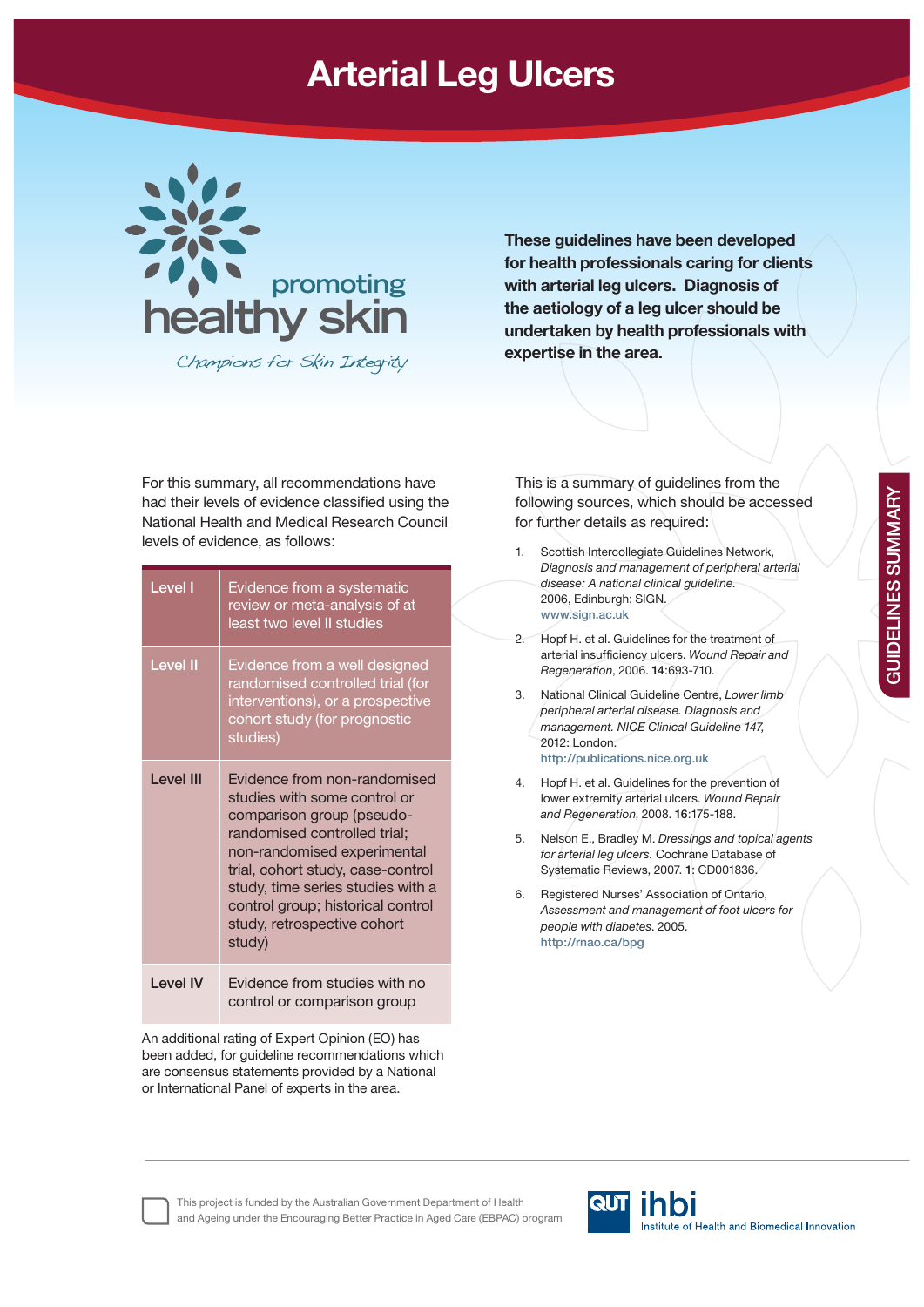

## **Assessment**

- 1. All clients with a leg ulcer should be screened for arterial disease, including:
	- examining pedal pulses
	- a Doppler Ankle Brachial Pressure Index (ABPI)

An ABPI less than 0.9 is indicative of arterial disease An ABPI over 1.2 is unreliable and indicates further investigation is necessary. Referral for ultrasound duplex scanning may be helpful if there is uncertainty<sup> $1-3$ </sup> (EO)

- 2. Assessment of leg ulcers and Doppler ABPI assessments should be undertaken by health professionals with training in this area<sup> $1,3$ </sup> (EO)
- 3. Signs of peripheral vascular disease include loss of hair, shiny or dry skin, mummified or dry and black toes. devitalised soft tissue with dry or wet crust, thickened toe nails, purple colour of limb in dependent position, or cool skin $^4$  (II)
- 4. Referral to a specialist is needed when:
	- there is uncertainty in diagnosis
	- there is a low or high ABPI
	- patient has symptoms which limit lifestyle and quality of life (e.g. rest pain)
	- complicated ulcers e.g. multiple aetiologies
	- signs of infection
	- the ulcer appears ischemic<sup> $1, 2$ </sup> (EO)

## **Management**

- 5. Restoration of blood flow by revascularisation is the intervention most likely to heal arterial leg ulcers. However, surgery must be considered in light of a patient's co-morbidities $2.5$  (II)
- 6. Adequate oxygenation of the wound environment will promote wound healing, and should be promoted through avoidance of smoking. dehydration, cold, stress and  $\text{pain}^2$  (III)
- 7. Topical antimicrobial dressings may be beneficial when wounds are chronically or heavily colonized<sup>2</sup> (III)
- 8. In general, removal of necrotic and devitalised tissue should be undertaken through mechanical, sharp, autolytic or biological debridement2 (II) If dry gangrene or eschar is present, however, debridement should not be undertaken until arterial flow has been re-established2 (III) Sharp debridement should only be undertaken by health professionals with experience and training in the area $6$  (EO)
- 9. Dressings should be cost effective, acceptable to the client and able to be changed daily or less often where  $\text{possible}^2$  (II)
- 10. Dressings should:
	- maintain a moist wound-healing environment2 (II) - however, dry gangrene or eschar is best left dry until revascularisation<sup>2</sup> (II) There is insufficient evidence to determine whether choice of topical agent/wound dressing material makes

any impact on wound healing<sup>5</sup>  $(EO)$